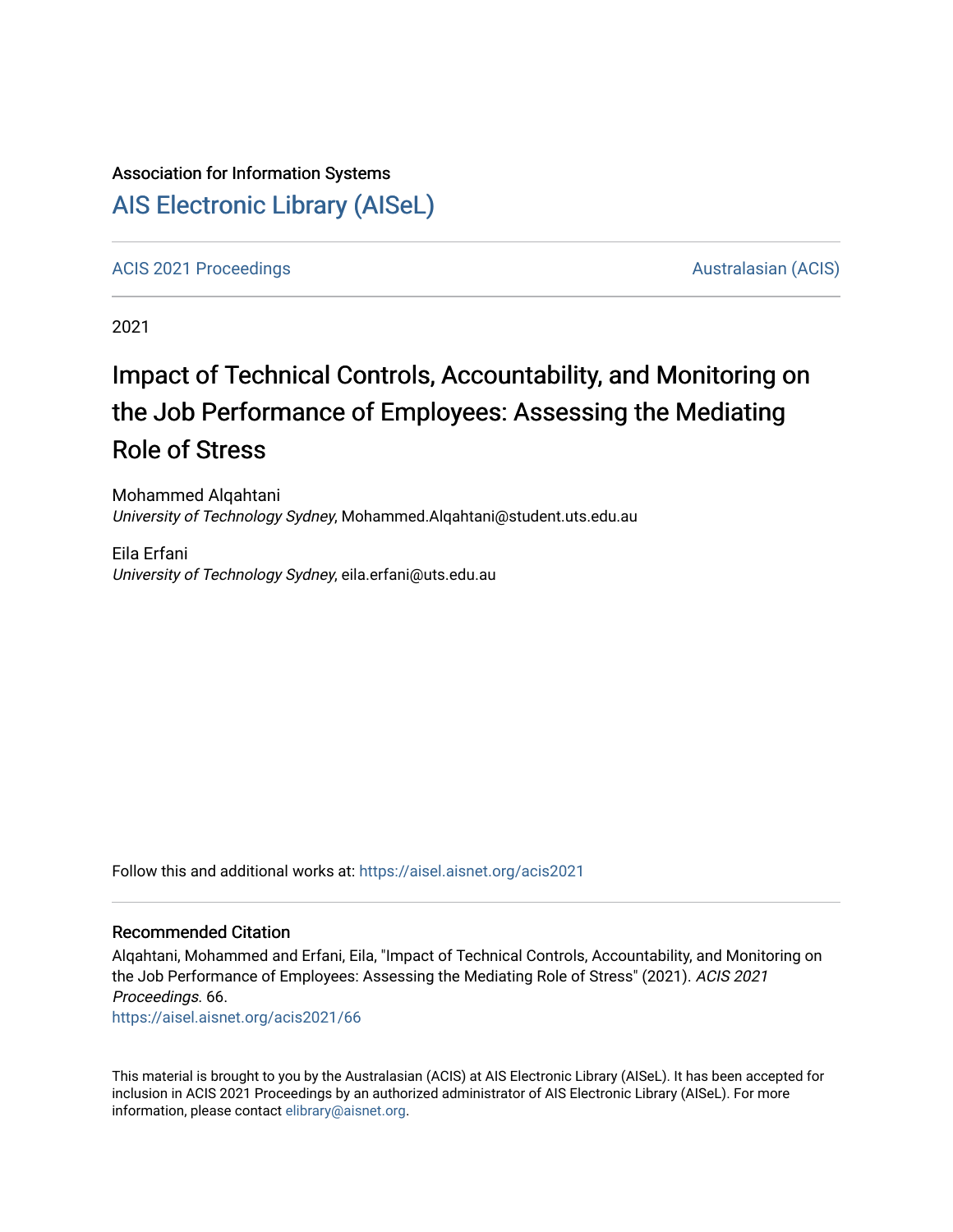# **Impact of Technical Controls, Accountability, and Monitoring on the Job Performance of Employees: Assessing the Mediating Role of Stress**

### **Full research paper**

#### **Mohammed Alqahtani**

School of Information, Systems and Modelling University of Technology Sydney Sydney, Australia Email: Mohammed.Alqahtani@student.uts.edu.au

### **Eila Erfani**

School of Information, Systems and Modelling University of Technology Sydney Sydney, Australia Email: Eila.Erfani@uts.edu.au

# **Abstract**

One of the major cyber security challenges that organisations face is understanding the contribution of internal organisational, personal, and technical factors. Cybercriminals are widely discussed in mainstream media with respect to data breaches and attacks, but most security breaches are caused by employees, whether intentionally or unintentionally, due to non-compliance with cyber security measures. In the interests of cyber security compliance, organisations implement measures such as technical controls, accountability procedures and monitoring. Some organisations compel employees to comply with these and other cyber security policies and procedures, which may increase compliance but induce stress and reduce employees' performance.

The current research sought to determine the relationship between technical cyber security controls, accountability, monitoring and the job performance of the employees, as well as the mediating role of stress. Data was collected between March to June 2021 from 302 participants (211 men, 91 women and all adults) working in Saudi Arabian organisations. The data was analysed using mediation analysis in SPSS. The results indicate a significant positive relationship between the use of technical controls, accountability procedures and monitoring for cyber security purposes and employee stress, and a significant direct negative relationship between stress and job performance. These results are novel and directly applicable in organisational settings in which cyber security is an important objective. It would also be helpful to tell employers what they can do to improve cyber security without increasing stress.

**Keywords** Technical Controls, Accountability, Monitoring, Cyber Security, Stress, Job Performance.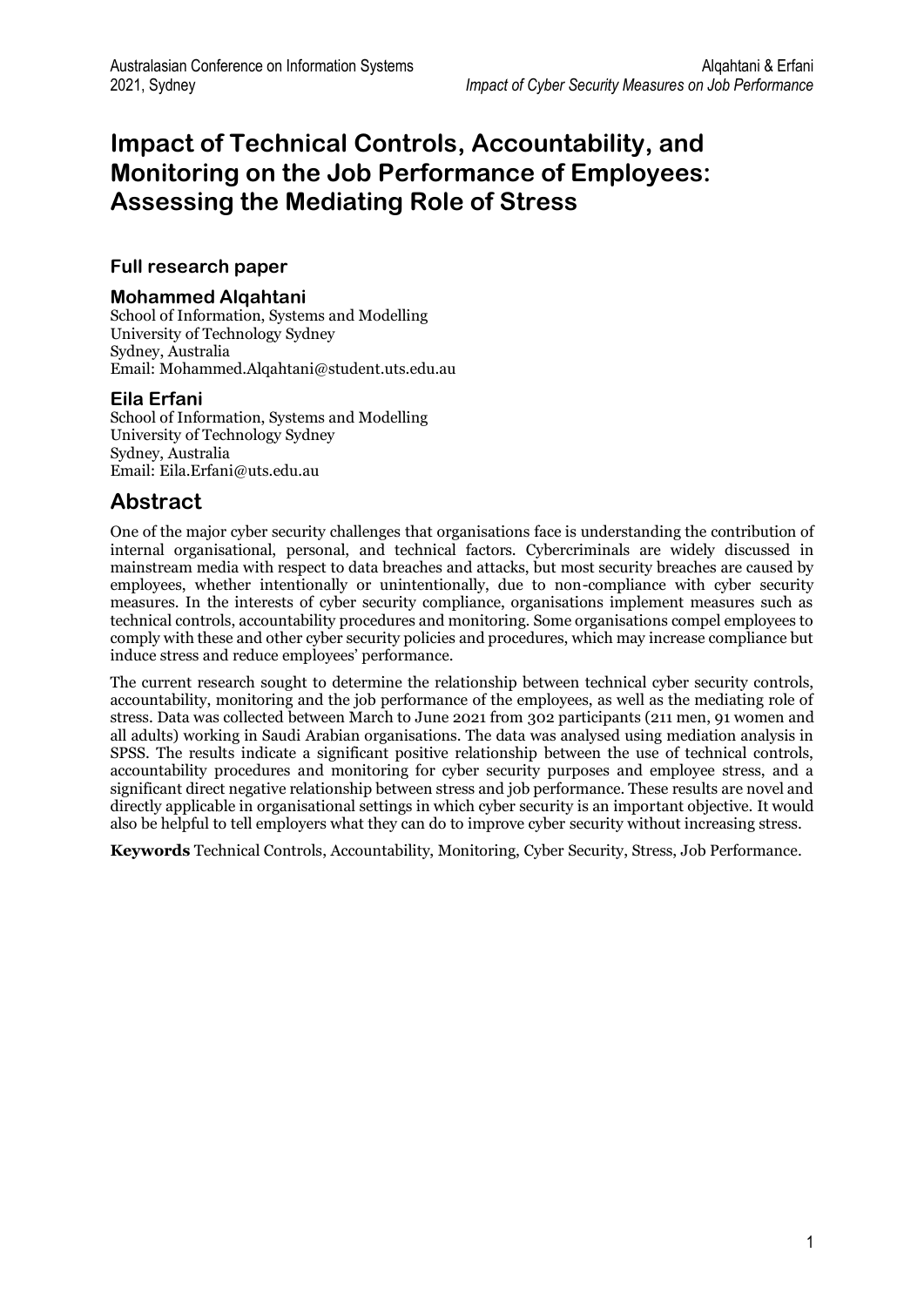# **1 Introduction**

Digital technology has experienced unprecedented development and growth over the past few decades, and contributes substantially to innovation, productivity, and economic growth. However, the widespread use of digital technology means organisations are vulnerable to cyberattacks, denial of service, data breaches and other cyber security issues (Cukier, 2016; Ponemon, 2019). Recently, a survey reported that an average of 2244 cyberattacks occurs per day worldwide (Cukier, 2016). Cyberattacks can cause substantial financial losses: a 2019 study estimated the global annual cost of data breaches as \$3.92 billion, a 1.5% increase from the preceding year (Ponemon, 2019). Another study found that 4.1 billion data records were exposed during the first half of 2019 (Risk Based Security, 2019).

In response to increased incidence of cyberattacks and data breaches, organisations have introduced various information security controls and measures. These measures mainly consist of technical cyber security controls, accountability procedures and monitoring, designed to help and sometimes compel employees to comply with cyber security policies and procedures (Donalds & Osei-Bryson, 2020). These measures may impose a heavy burden on employees in the form of stress that can lead to low job performance (Ament & Haag, 2016; Cram et al., 2021; D'Arcy et al., 2014; Park & Cho, 2016).

Lee et al. (2016) conducted a survey to identify the role of stress in information security compliance activities (ISCAs). They found that 63.6% of surveyed employees had experienced stress due to ISCAs, and 42.7% had suffered difficulties in carrying out their actual work due to ISCAs. Other research contended that imposition of security controls places stress on employees, which (ironically) reduces their security compliance (Alqahtani & Erfani, 2021; Bulgurcu et al., 2010). Moreover, increased security requirements and information security stress make employees more likely to violate information security procedures (D'Arcy et al., 2014; D'Arcy & Greene, 2014). Research has also identified that stress lowers employees' job satisfaction and morale, thereby harming personal productivity and organisational performance (Ragu-Nathan et al., 2008). Understanding how enforced cyber security compliance causes stress for employees and the effect of stress on security compliance is an important topic for information systems research.

There is little published empirical evidence about employees' stress and its relationship to technical controls, accountability, monitoring and job performance. Hence, this study was designed to investigate these issues. It aimed to identify the mediating role of employees' stress in the relationship between technical controls, accountability, monitoring and job performance. The results indicate that stress caused by information security compliance activities is directly reducing employees' performance.

The rest of this article is organised as follows. Variables of interest are discussed in section 1.1 and hypotheses are developed, and the results of a detailed literature review in section 2. Section 3 depicts the theoretical model. In section 4, methods of data collection and analysis are presented; the results are presented in section 5 and discussed in section 6. Finally, the study's conclusions are presented in section 7.

# **2 Variables of Interest**

The following measures are implemented frequently in organisations to enhance and sometimes enforce compliance with cyber security policies and procedures.

## **2.1.1 Accountability**

Accountability – defined as "all employees are responsible for their actions, behaviours, performance and decisions" (Amin, 2019) – is considered a key factor in information security and compliance with security policies and procedures (CommandHound, 2019; Vance et al., 2013). In any organisation, some employees complete their assigned tasks efficiently and as required, while others perform less well (Chen et al., 2012; CommandHound, 2019; Liu et al., 2021). Hence, some organisations offer incentives to motivate employee performance; however, some employees remain unmotivated. Thoms et al., 2002) identified a positive relationship between accountability and employee performance; other researchers confirm that accountability generates better results than rewards or incentives (Chen et al., 2012; CommandHound, 2019; Feigenbaum et al., 2011; Liu et al., 2021; Vance et al., 2013).

The theory behind the relative effectiveness of a culture of accountability is that when employees are directly responsible for a said task or for following policies or procedures, there is a higher rate of task completion (Chen et al., 2012). If an employee knows that their performance is monitored and that they will be accountable for their actions related to cyber security, they will be more cautious and strive to comply with security policies while completing their tasks efficiently (Feigenbaum et al., 2011). (Note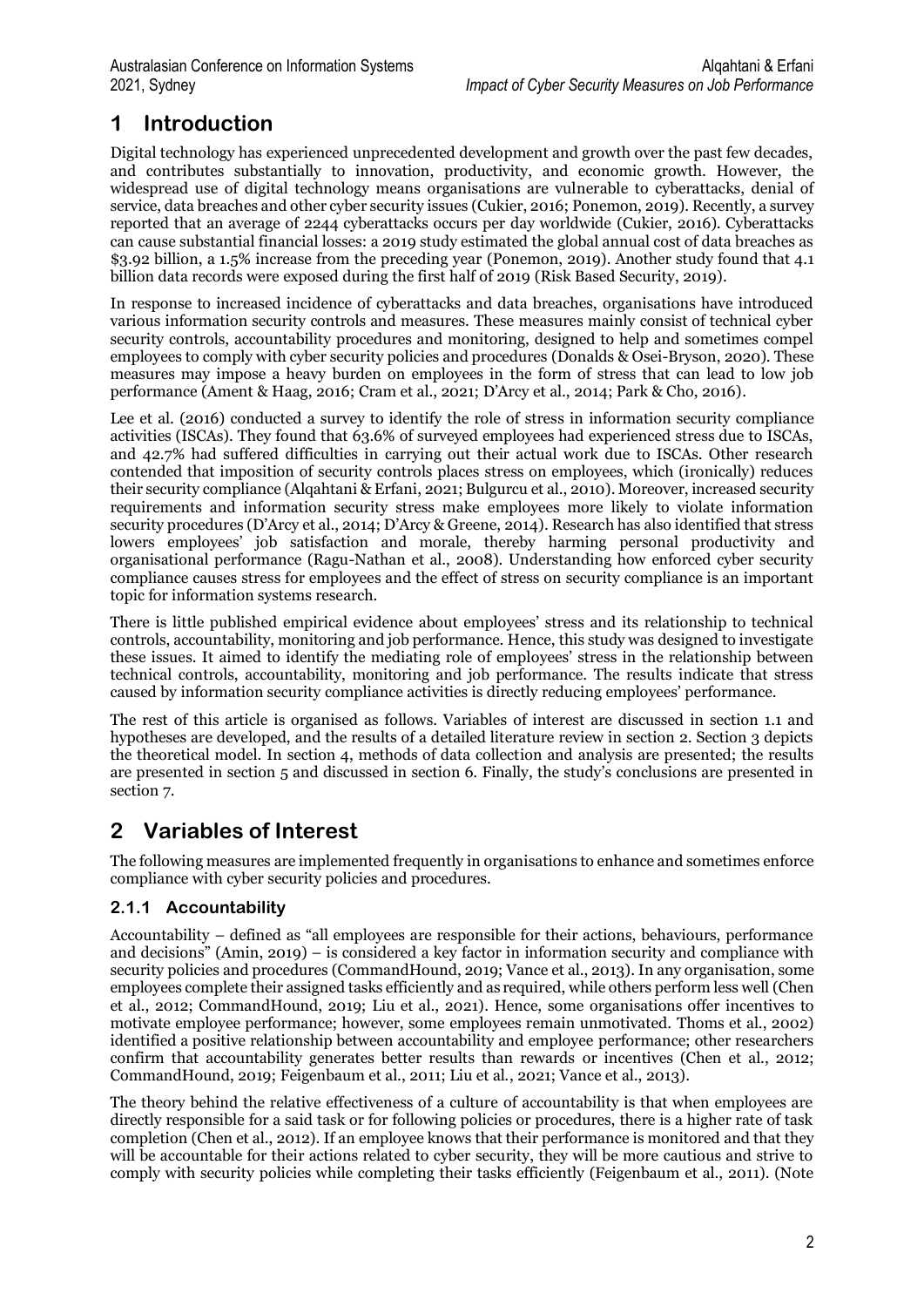that technical controls and accountability are best applied simultaneously, because if employees fail to be accountable, technical controls will force them to use the correct procedure (Vance et al., 2012, 2013).)

There are some limitations to accountability, notably that enforced accountability may cause employees undue and counterproductive stress. To test this possibility, the current study formed the following hypothesis.

*H1: Accountability is a significant predictor of stress among employees implying that increased perception of accountability may decrease performance of the employees*.

#### **2.1.2 Monitoring**

Monitoring is directly related to accountability, because without monitoring, accountability is impossible. If individuals' perception of accountability is strong and they are aware that monitoring is ongoing, their compliance behaviour will be stronger. Hence, monitoring is often used to facilitate security compliance.

Employees are one of the major sources of cyber security problems (Harris & Martin, 2019; Liu et al., 2021; S. Raschid Muller & Mary L. Lind, 2020). This may take the form of errors, as well as intentional or unintentional supply of data to criminals. Many organisations now use employee monitoring software, physical surveillance, electronic communication surveillance, internet activity monitoring and desktop monitoring to prevent these issues from occurring (Majumdar, 2020). Such monitoring may be beneficial for the organisation's cyber security but may be frustrating and even harmful for employees. Indeed, research has found that electronic monitoring causes stress and other psychological issues among employees (Alder, 2001). To investigate this relationship in the current study, the following hypothesis was developed.

*H2: Monitoring coupled with accountability has a significant relationship with stress implying that if monitoring increases employee's stress also increases which may ultimately effect job performance of the employees.*

#### **2.1.3 Technical Cyber security Controls**

Technical controls (also called logical controls) are deployed to protect an organisation's digital infrastructure and data from breaches and information leakages. Controls are meant to provide automatic protection against unauthorised access or misuse of information, support the application of data security requirements, and facilitate quick detection of security breaches (Dempsey et al., 2011; Toth et al., 2014). Examples of technical controls include data loss prevention solutions, authentication solutions, two-factor verification, biometric authentication, access control lists, encryption, antimalware, intrusion detection and prevention systems and constrained interfaces.

Technical measures help – and sometimes force – employees to comply with cyber security policies and procedures and to maintain the confidentiality, integrity and availability of critical data (Dempsey et al., 2011). Although technical measures can be effective, forcing employees or end-users to follow specific steps may irritate or frustrate them and sometimes even weaken their intention to maintain security compliance (Toth et al., 2014). Hence, these controls may cause stress among employees who do not follow them willingly. Hence, the following hypothesis was formulated for testing in the current study.

*H3: Enforced technical security controls cause stress that leads to low work performance.*

### **2.1.4 Psychological stress**

Hans Selye introduced the concept of psychological stress in 1930, defining it as "a mental and physical movement and the reaction of an individual in order to provide necessary adaptation against any physical and psychological stimulants" (Viner, 1999). More recently, Christina et al. (1996) explained the phenomenon of stress as "a mediating and threatening part of a complex and dynamic interaction system between the individual and the individual's environment", and Roberts (2003) stated that stress is "a concept that affects individuals and their behaviour, work efficiency, and the relationships with other people". Although it can lead to tension and depression (Langford et al., 2020), stress is not a solely negative concept; it can motivate people to seek, work, create new things, and solve problems (Polat, 2008). Some employees respond to positive stress by improving their performance and compliance, while others respond negatively to the stress caused by accountability, monitoring and enforcement of technical controls. To learn more about the effect of stress, the current study tested the following hypotheses.

*H4: Stress has a significant impact on employees' job performance*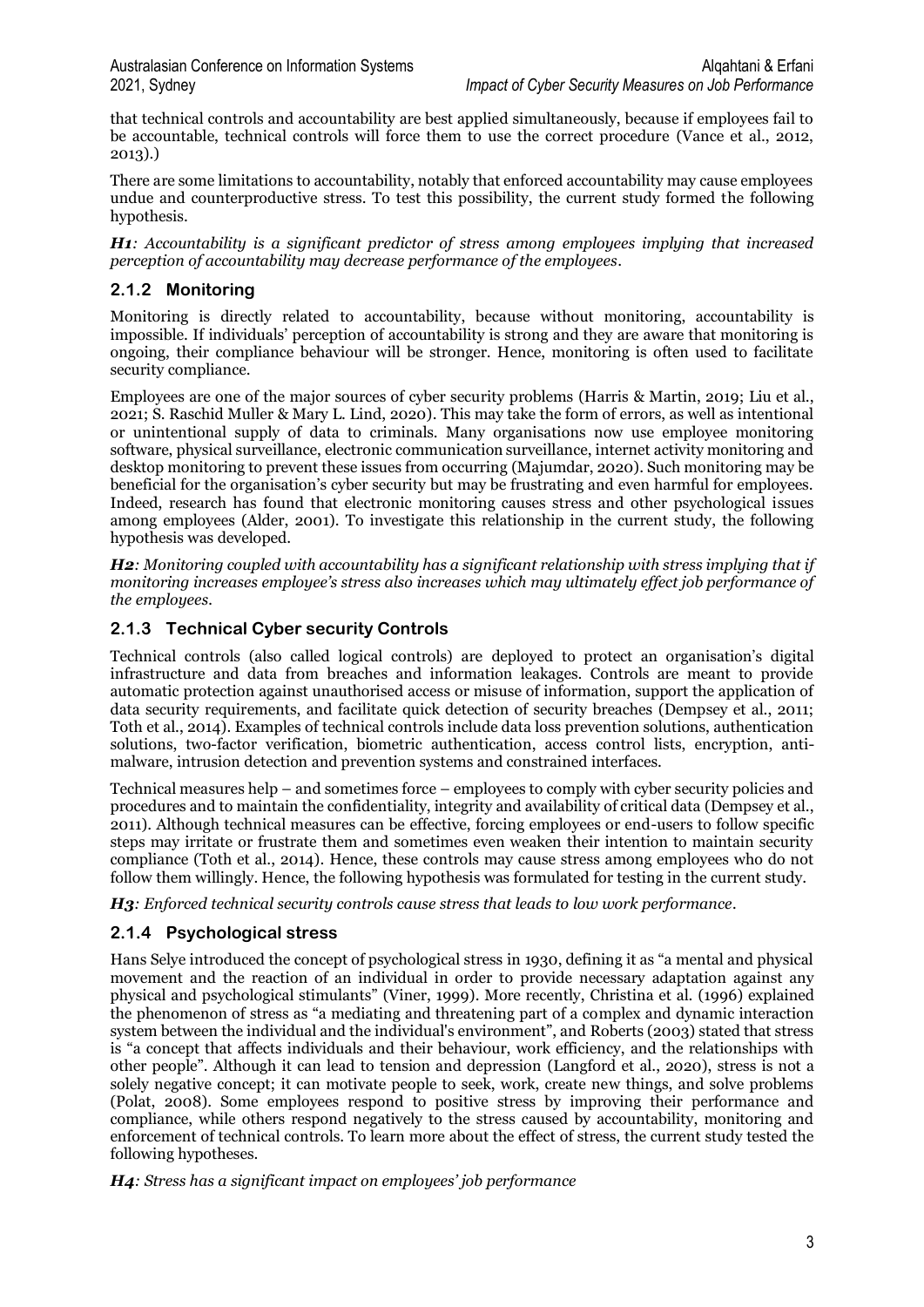*H5: There is an indirect relationship between accountability, monitoring, technical controls, and job performance implying that's stress plays a mediating role among this relationship.*

# **3 Literature Review and Theoretical Background**

This section explores the literature on the variables of interest: cyber security technical controls, accountability, monitoring, stress, and job performance of the employees.

Stress is defined herein as stimulating events (such as accountability, monitoring and technical controls) which cause negative reactions (such as loss of interest in work, inattention and low morale) among people who encounter them (Lambert & Lazarus, 1970). Ragu-Nathan et al. (2008) developed the concept of technostress, relating it to five aspects of organisational IT usage: overload, invasion, complexity, insecurity, and uncertainty. This construct specifically refers to employees' struggle to deal with constantly evolving workplace technologies and the social and cognitive demands related to their use (Rodell & Judge, 2009). In addition, D'Arcy et al. (2014) coined the term security-related stress (SRS) to describe the stress and fatigue resulting from the security requirements and demands that organisations impose on employees. They argued that SRS is a form of psychological stress that can be caused by external as well as internal security-related requirements.

Several theories of work-related psychological distress have been developed. The person–environment fit theory holds that work-related stress is caused by the lack of fit between the individual's skills, abilities, resources, and the demands of the work environment (Caplan, 1987). The lack of fit may be a subjective perception or an objective reality (French et al., 1974). Another theory of work stress is job demand control theory, which holds that work-related stress can occur due to conflict between confusing and/or enforced demands that may include cognitive or emotional demands, as well as interpersonal conflicts and workload (Van Der Doef & Maes, 1999). Bheer et al. (2001) claimed that employees who experience conflict between high demands and have low control over their job and related decisions are at high risk of psychological distress.

Employees vary considerably in their compliance behaviour and responses to workplace demands. Some employees will comply with security policies and guideline irrespective of personal or organisational factors, while others may violate policies due to their inability to overcome the same factors (Cram et al., 2021). Given such variability among employees, organisations have little choice but to enforce accountability and monitoring in an attempt to maximise cyber security compliance (Furnell & Thomson, 2009). However, enforcement may cause stress. Siegel-Jacobs and Yates (1996) claimed that accountability can increase decision stress among employees, and earlier research linked accountability with stress, stereotyping and reduced cognitive complexity of employees (Gordon et al., 1989). Increased accountability and related stress can result in wasted resources, reduced compliance behaviour and ultimately low work performance (Adelberg & Batson, 1978).

Research shows that monitoring affects the performance and stress levels of employees. Although workplace monitoring can be represented as a necessity and the right of the employer (Kiziloglu, 2018), it can reduce worker's morale, motivation and performance by increasing stress (D'urso, 2006). Aiello and Kolb (1995) observed skilled and unskilled people entering data with and without monitoring in a laboratory setting. They found that even highly skilled people made more mistakes under monitoring than their non-monitored counterparts. Kiziloglu (2018) surveyed 218 employees, from low-skilled workers to top-level managers, and found that they perceived monitoring as a negative factor linked strongly to workplace stress.

Technical controls can not only cause stress but high turnover among employees. Hassan (2014) collected data from 103 employees of IT companies that had implemented technical measures. He sought to identify the effect of organisational commitment, job stress, job characteristics, promotion opportunities, pay level and rewards, quality of work life and job satisfaction on job turnover. Hassan (2014) found that job stress was the most powerful factor affecting turnover among employees in environments in which technical controls were enforced.

Some researchers have studied the effects of stress on the job performance of employees who are accountable and monitored for their compliance with technical controls. Jamal (1984) studied 440 hospital workers in Canada, and found a strong negative relationship between job stress and job performance, a finding confirmed by Affleck (1999). Similarly, Jamal (2007) found a significant and negative linear relationship between job performance and stress among the employees of a US-based multinational company, and AbuAlRub (2004) determined that the job stress and job performance of 263 American hospital nurses were highly correlated.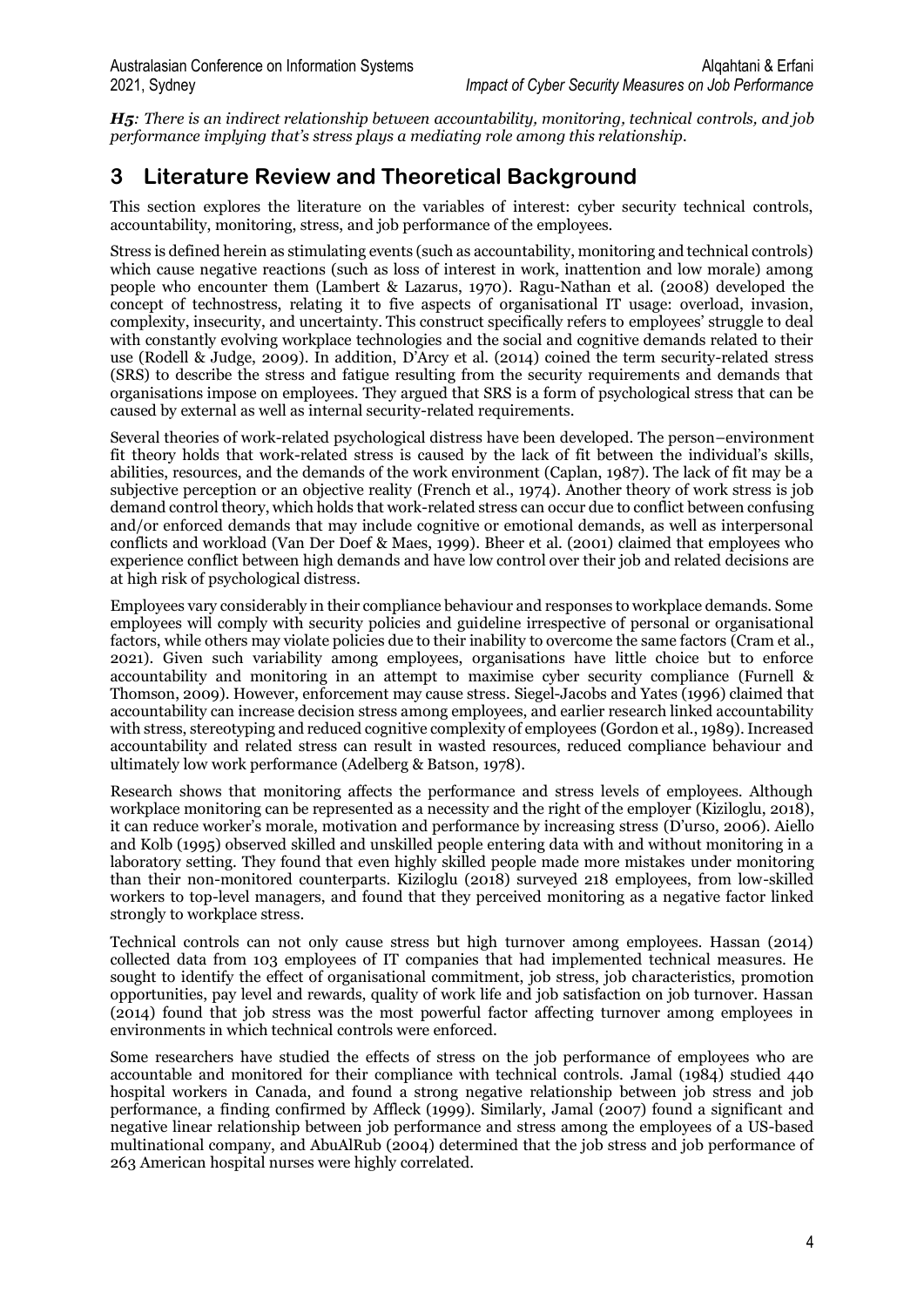Most of the cited research is a bit old and lacks the current research on employee accountability and its potential relationship with stress. Also, solid evidence (Ryan et al., 2017) motivates us to study the mediating relationship of stress due to technical controls, accountability, and monitoring of employees' job performance. Therefore, the current study aims to provide updated evidence of the role of technical controls, accountability, and monitoring on employees' job performance due to stress.

# **4 Theoretical Model**

The literature provides some indirect evidence that technical cyber security controls, accountability and monitoring can lead to stress in employees, and that stress decreases employee performance. Based on these findings, theoretical model for the current research was developed a (Fig. 1).



Figure 1 - Theoretical Model

# **5 Research Methodology**

The current study employed a correlational research design. Its aim was to identify the impact of the independent variables (accountability, monitoring and technical controls) on the dependent variable (job performance) in the presence of a mediating variable (stress).

Data was collected between March to June 2021 using an online Google Forms questionnaire that was designed based on previous theoretical basis and constructs. Potential respondents were approached individually, and these willing to participate were sent an online link to the questionnaire via WhatsApp, email, Facebook, or LinkedIn. Snowball sampling was used for sampling. As per our request, the initial respondents referred other potential respondents to the study. Only completed questionnaires were included in the research.

Questions about technical controls, monitoring and accountability were generated by the authors. To measure stress, the Perceived Stress Scale (PSS) was used. PSS was developed by Cohen and Williamson (1988); it is a Likert-type scale with 10 items and answer options of 0 (never), 1 (almost never), 2 (sometimes), 3 (fairly often) and 4 (very often). To measure the stress, 14 items from the 20-item Individual Workplace Questionnaire (IWQ) (Koopmans et al., 2012) were used. The IWQ is a Likerttype scale with answer options of 0 (never), 1 (rarely), 2 (sometimes), 3 (regularly) and 4 (often).

The main analytical method was mediation analysis. This technique is employed to "understand a known relationship by exploring the underlying mechanism or process by which one variable influences another variable through a mediator variable" (MacKinnon et al., 2007), and was therefore perfectly suited to this study of stress as a mediator of between technical controls, accountability, monitoring and job performance.

## **5.1 Statistical Analysis**

Statistical Package for Social Sciences (SPSS; version 25) was used to analyse the descriptive statistics of the study variables and demographics. The outliers of the data were also checked and fixed. Cronbach's alpha was calculated to check the reliability of the scales. Mediation analysis was run using Hayes' (2018) PROCESS v3.3 macro in SPSS. The alpha level was set at 0.05 in this study.

# **6 Results**

From all the distributed surveys, 302 complete surveys were obtained, with a response rate of 91%. The respondents had diverse characteristics with 70% males (211) and 30% females (91), and over half of the participants, i.e., 66 %, were aged between 18–30 years. All participants had at least graduation level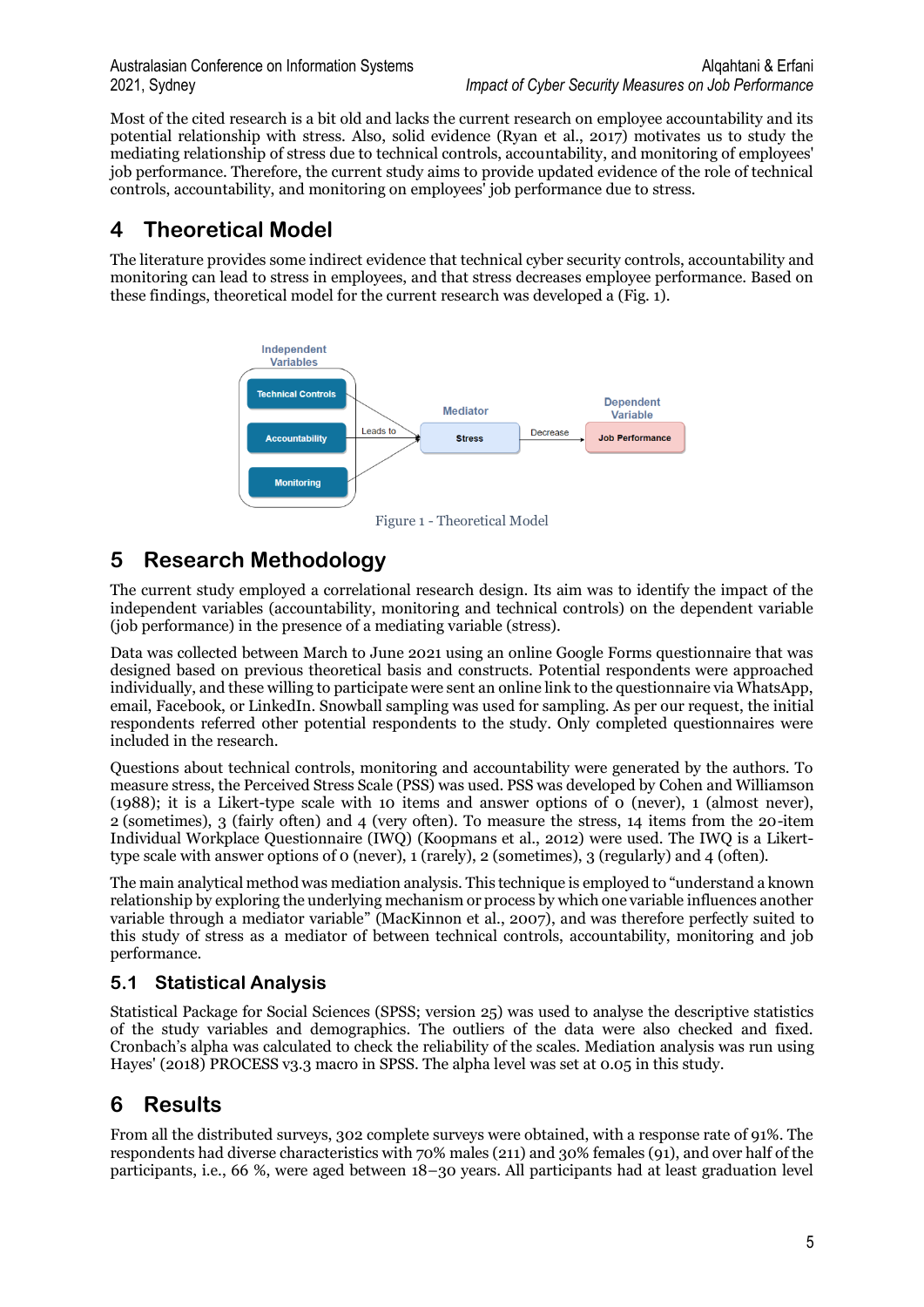education. Most of the participants, i.e., 71.1%, had more than five years of work experience, and mostly experienced in the IT/ Computer field, i.e., 56%. They worked in different Saudi organisations located across Saudi Arabia.

### **6.1 Descriptive Statistics**

This section presents the overall descriptive statistics and then the results of mediation analysis. Table 1 below presents the psychometric properties and descriptive statistics of the major study variables.

| <b>Variables</b>          | K  | $\alpha$ | M    | <b>SD</b> | <b>Skewness</b> | <b>Kurtosis</b> |
|---------------------------|----|----------|------|-----------|-----------------|-----------------|
| Accountability            | 10 | .83      | 4.33 | .50       | $-1.41$         | 2.39            |
| Monitoring                | 10 | .77      | 4.32 | .44       | $-1.90$         | 1.42            |
| <b>Technical controls</b> | 6  | .70      | 4.35 | .53       | $-2.88$         | 2.04            |
| <b>Stress</b>             | 10 | .87      | 4.33 | .54       | $-1, 24$        | .47             |
| <b>Job Performance</b>    | 14 | .92      | 2.31 | .80       | .83             | 1.01            |

*Table 1 - Psychometric properties of the major variables (N=302)*

*Note: K=no. of items of the scale, α=Cronbach's alpha, M=mean, SD=standard deviation.*

Table 1 shows that the data is almost normally distributed, with variable skewness and kurtosis ranging between +3 and -3 (Brown & Venkatesh, 2005). Cronbach's alpha indicates that all scales y had good reliability values. Of all the scales, the job performance scale (i.e., the 14 items from the IWQ) had the highest reliability.

## **6.2 Mediation Analysis**

The direct, indirect, and independent effects of the independent variables on the dependent variable were determined and are shown in the three models below.

#### **6.2.1 Model 1: Accountability, Stress and Job Performance**

In model 1, accountability was an independent variable, stress was a mediator and job performance the outcome variable (Fig. 2).



Figure 2 - Accountability, stress, and job performance

The results of the regression analysis indicated that the path (direct effect) from accountability to stress was positive and statistically significant (a=  $0.68$ ,  $SE = 0.06$ , p<0.001), indicating that people who scored higher on accountability experienced higher stress than participants who scored lower on the measure. The path from stress to job performance (b) was significant and negative (b= -0.43, SE = 0.13, p=0.001), meaning that higher stress leads to lower job performance and vice versa. In contrast, the path from accountability to job performance was non-significant, indicating that there is no direct relationship between accountability and job performance (Fig 2), but there is an indirect relationship mediated by stress.

### **6.2.2 Model 2: Monitoring, Stress and Job performance**

In model 2, monitoring was the independent variable, stress was the mediator and job performance the dependent variable, as Figure 3 shows.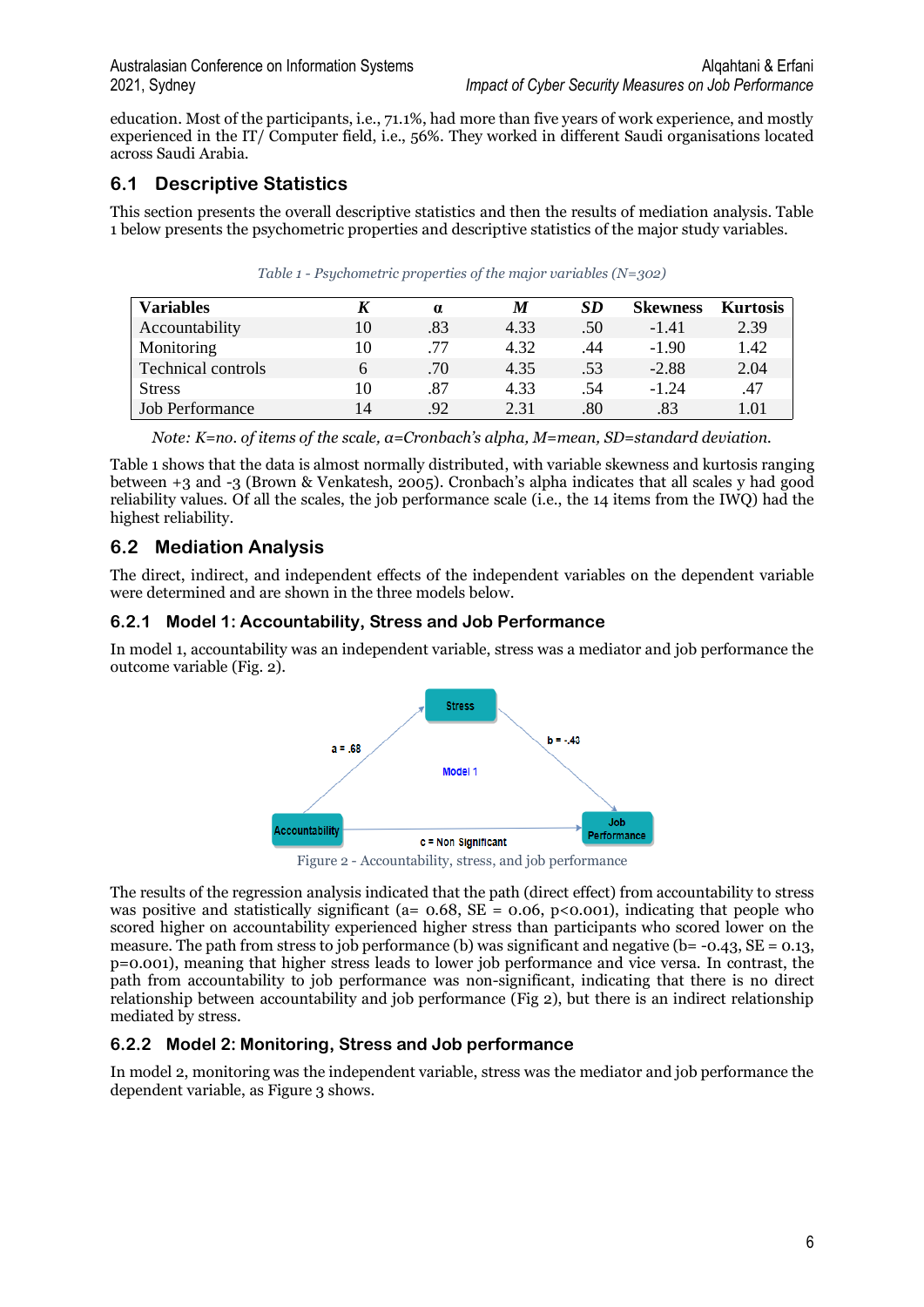

Figure 3 - Monitoring, stress, and job performance

The results of the regression analysis showed that the path (direct effect) from monitoring to stress was positive and statistically significant (a=  $0.89$ , SE =  $0.05$ , p<0.001), which supports the inference that people who experience high monitoring are prone to experience high. Moreover, the path from stress to job performance in model 2 (b) is negative and significant ( $b = -0.39$ ,  $SE = 0.18$ ,  $p = 0.02$ ), meaning that higher stress leads to low job performance and vice versa. The results showed no significant direct effect of monitoring on job performance (Figure 3).

The indirect effect (IE) was tested as in model 1, and was statistically significant (IE= -0.39, 95% CI - 0.67, -0.08). The results depict a negative indirect relationship between accountability and job performance, meaning that stress plays a mediating role.

#### **6.2.3 Model 3: Technical controls, Stress and Job Performance**

Model 3 tested the effect of monitoring on job performance with and without the role of stress as a mediator (Fig. 4).



Figure 4 - Technical controls, stress, and job performance

The path (direct effect) from technical controls to stress was positive and highly significant (a= 0.59,  $S.E. = 0.06, p < 0.001$ , supporting the assumption that people working under enforced technical controls have high potential to develop stress. Furthermore, the path from stress to job performance in model 3 (b) is negative and significant ( $b = -0.44$ , S.E. = 0.12, p<0.001), indicating that stress developed due to enforcement of technical controls leads to low job performance (Fig. 4). The results also show a nonsignificant relationship between technical controls and job performance.

The indirect effect in model 3 was tested the same way as previously and was found to be statistically significant (IE= -0.26, 95% CI 0.47, -0.07). Hence, stress plays a mediating role in the relationship between technical controls and job performance for the employees who participated in this study.

# **7 Discussion**

In this section, the results of the study are discussed in relation to the hypotheses and the literature.

*H1: Accountability is a significant predictor of stress among employees implying that increased perception of accountability may decrease performance of the employees.* 

Analysis indicated a significant positive relationship between accountability and stress, confirming H1. It is well understood that people made accountable for certain tasks will be more stressed until the tasks are completed successfully. For some people, this stress hinders their social, academic or occupational performance, and their interpersonal relationships as well (Van Praag, 2004).

These results align with those of Furnell and Thomson (2009), who found that accountability can cause security fatigue and anxiety among employees. Although accountability is an important factor for organisational success (Lerner & Tetlock, 1999), a high level of accountability can create decision stress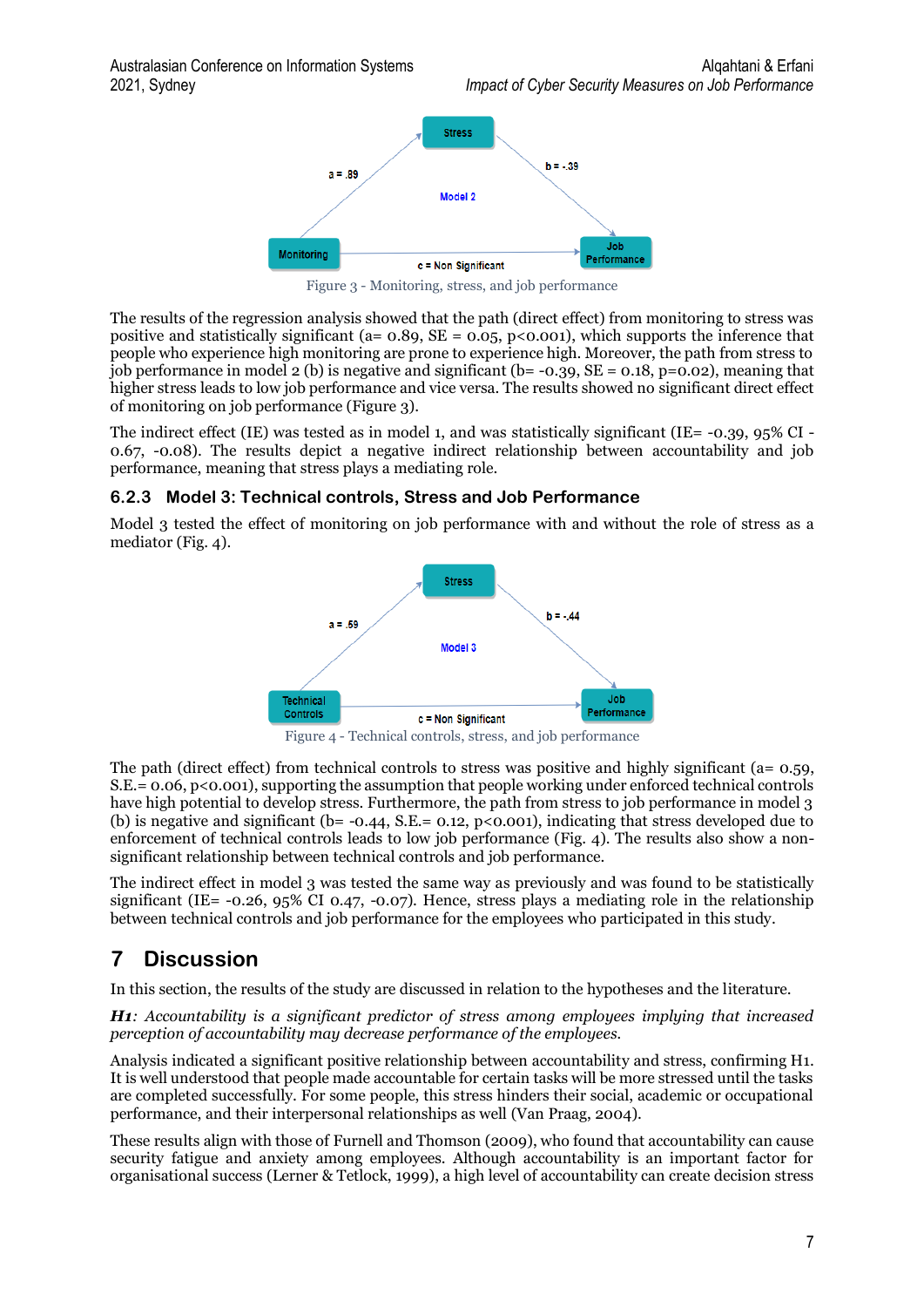(Siegel-Jacobs & Yates, 1996) and negate the effects of technical controls by reducing employees' compliance intention (Adelberg & Batson, 1978).

*H2: Monitoring coupled with accountability has a significant relationship with stress implying that if monitoring increases employee's stress also increases which may ultimately effect job performance of the employees.* 

Hypothesis 2 was proved correct in mediation analysis. A direct relationship existed between monitoring and stress in this study, similar to Bradley's (2004) finding that monitoring and stress are highly correlated, as well as the outcomes of Aiello and Kolb's (1995) laboratory-based study of monitored and unmonitored employees. Monitoring is undoubtedly a useful management tool but can pose a mental threat to employees.

#### *H3: Enforced technical security controls cause stress that leads to low work performance.*

The results of the current study indicate that H3 is correct. This is in line with the work of D'Arcy et al. (2014), who found that enforcement of security protocols can limit employees' control over software or hardware, causing frustration and stress. Similarly, Roshidi Hassan (2014) found that employees of IT companies have lower job satisfaction than employees of other types of companies due to enforcement of technical controls.

#### *H4: Stress has a significant impact on employees' job performance*

The results of models 1, 2 and 3 show that stress caused by accountability, monitoring and technical controls had a significant negative relationship with job performance, confirming H4. In line with the current study, Jamal (1984) found a negative linear relationship between stress and job performance of employees; the research results reported by Affleck (1999) and AbuAlRub (2004) also supported the idea that stress lowers job performance.

#### *H5: There is an indirect relationship between accountability, monitoring, technical controls, and job performance implying that's stress plays a mediating role among this relationship.*

The study found an indirect relationship between accountability, monitoring and technical controls with job performance, with stress playing a mediating role, confirming H5. D'Arcy et al. (2014) similarly identified that technical controls enforced on the employees heightened stress among employees and that this decreased job performance. Likewise, Aiello and Kolb (1995) reported that monitoring of employees caused stress which lowered job performance.

From the literature review and discussions, most of the cited literature is quite old. The significant difference between those studies and this current study is the collaborative study that has been performed here. None of the previous papers have discussed the factors in terms of cyber security and stress they are inducing in the cyber security context. Most of the literature assessing the inducing of stress in organizational environments are focused on accountability. The Technical controls and monitoring are mostly overlooked. For example, in (Adelberg & Batson, 1978) the author set up an experiment for the assessment of accountability in the university environment. The study was directly focused on financial accountability. Same as (Adelberg & Batson, 1978), mostly all studies are conducted in a non-cyber security context. Furthermore, this study assesses the mediating effect of stress on job performance. Therefore, this study is more extensive in terms of the variables and relationships assessed. To the best of our knowledge, this is one of the first studies that directly focuses on the impact of technical controls, accountability, and monitoring on employee job performance by assessing the mediating role of stress.

# **8 Conclusion**

The main aim of the current research was to determine whether stress has a mediating effect on the relationship between three independent variables (accountability, monitoring and technical controls) and the outcome of job performance. Although previous researchers had studied the relationship of accountability and monitoring with job performance (Chen et al., 2012; CommandHound, 2019; Feigenbaum et al., 2011; Liu et al., 2021; Vance et al., 2013), very few had characterised the mediating effect of stress in these direct relationships. Similarly, the effect of technical controls has not been analysed in any previous research. And specially the role of these variables, i.e., technical controls, accountability, and monitoring with respect to cyber security and stress were not studied in previous research. the current research fills this gap.

The main implications of the research findings are for the IT and security sectors of organisations. Burdening employees with extensive technical controls, along with continuous monitoring and high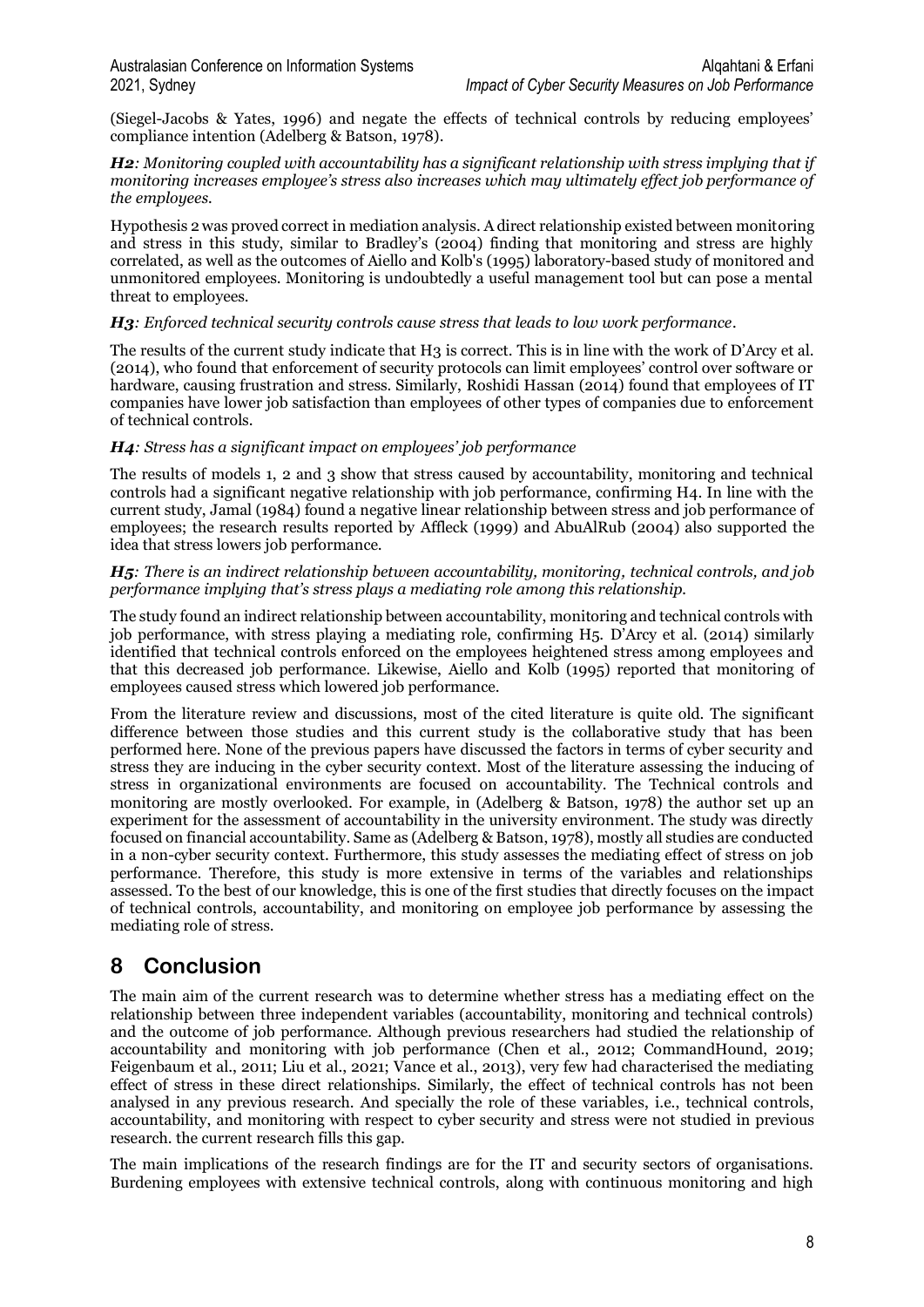accountability creates stress that can be counterproductive. Hence, business owners and policymakers must design rules for deploying technical controls, monitoring and accountability for cyber security compliance that minimise their effect on employee's stress in the interests of maintaining job performance.

This research is lacking generalisability because of lack of random sampling and restriction to Saudi Arabian employees. Future research could take a larger sample from employees from more diverse sociocultural backgrounds to identify the mediating effects of stress on the relationship between cyber security technical controls, monitoring and accountability on job performance.

# **9 References**

- AbuAlRub, R. F. (2004). Job stress, job performance, and social support among hospital nurses. In *Journal of Nursing Scholarship*. https://doi.org/10.1111/j.1547-5069.2004.04016.x
- Adelberg, S., & Batson, C. D. (1978). Accountability and helping: When needs exceed resources. *Journal of Personality and Social Psychology*. https://doi.org/10.1037/0022-3514.36.4.343
- Affleck, M. A. (1999). Stress and Job Performance: Theory, Research, and Implications for Managerial Practice. *The Journal of Academic Librarianship*. https://doi.org/10.1016/s0099- 1333(99)00113-5
- Aiello, J. R., & Kolb, K. J. (1995). Electronic Performance Monitoring and Social Context: Impact on Productivity and Stress. *Journal of Applied Psychology*. https://doi.org/10.1037/0021- 9010.80.3.339
- Alder, G. S. (2001). Employee reactions to electronic performance monitoring: A consequence of organizational culture. *Journal of High Technology Management Research*. https://doi.org/10.1016/S1047-8310(01)00042-6
- Alqahtani, M. S., & Erfani, E. (2021). Exploring the Relationship Between Technology Adoption and Cyber Security Compliance: A Quantitative Study of UTAUT2 Model. *International Journal of Electronic Government Research (IJEGR)*, *17*(4). https://doi.org/10.4018/IJEGR.2021100103
- Ament, C., & Haag, S. (2016). How information security requirements stress employees. *2016 International Conference on Information Systems, ICIS 2016*.
- Amin, H. (2019, December 3). *How to Create a Culture of Accountability in the Workplace*. https://soapboxhq.com/blog/management-skills/create-culture-accountability-workplace
- Baltaş, A., & Baltaş, Z. (1993). Stres ve Başa Çıkma Yolları. In *Remzi Kitabevi 14. Basım. İstanbul*.
- Brown, S. A., & Venkatesh, V. (2005). Model of adoption of technology in households: A baseline model test and extension incorporating household life cycle. In *MIS Quarterly: Management Information Systems*. https://doi.org/10.2307/25148690
- Bulgurcu, B., Cavusoglu, H., & Benbasat, I. (2010). Information security policy compliance: An empirical study of rationality-based beliefs and information security awareness. *MIS Quarterly: Management Information Systems*. https://doi.org/10.2307/25750690
- Chen, Y., Ramamurthy, K., & Wen, K. W. (2012). Organizations' information security policy compliance: Stick or carrot approach? *Journal of Management Information Systems*. https://doi.org/10.2753/MIS0742-1222290305
- Christina, N. K. and O., Cox, T., & Griffiths, A. (1996). Work-related stress in nursing : Controlling the risk to health. *Health Science Journal*.
- Cohen, S., & Williamson, G. (1988). Perceived stress in a probability sample of the United States. In *The Social Psychology of Health*.
- CommandHound. (2019). *Accountability Is Key to Security, Quality, and Compliance*. https://www.commandhound.com/accountability/accountability-is-key-to-security-qualitycompliance/
- Cram, W. A., Proudfoot, J. G., & D'Arcy, J. (2021). When enough is enough: Investigating the antecedents and consequences of information security fatigue. *Information Systems Journal*. https://doi.org/10.1111/isj.12319
- Cukier, M. (2016). *Study: Hackers Attack Every 39 Seconds | A. James Clark School of Engineering,*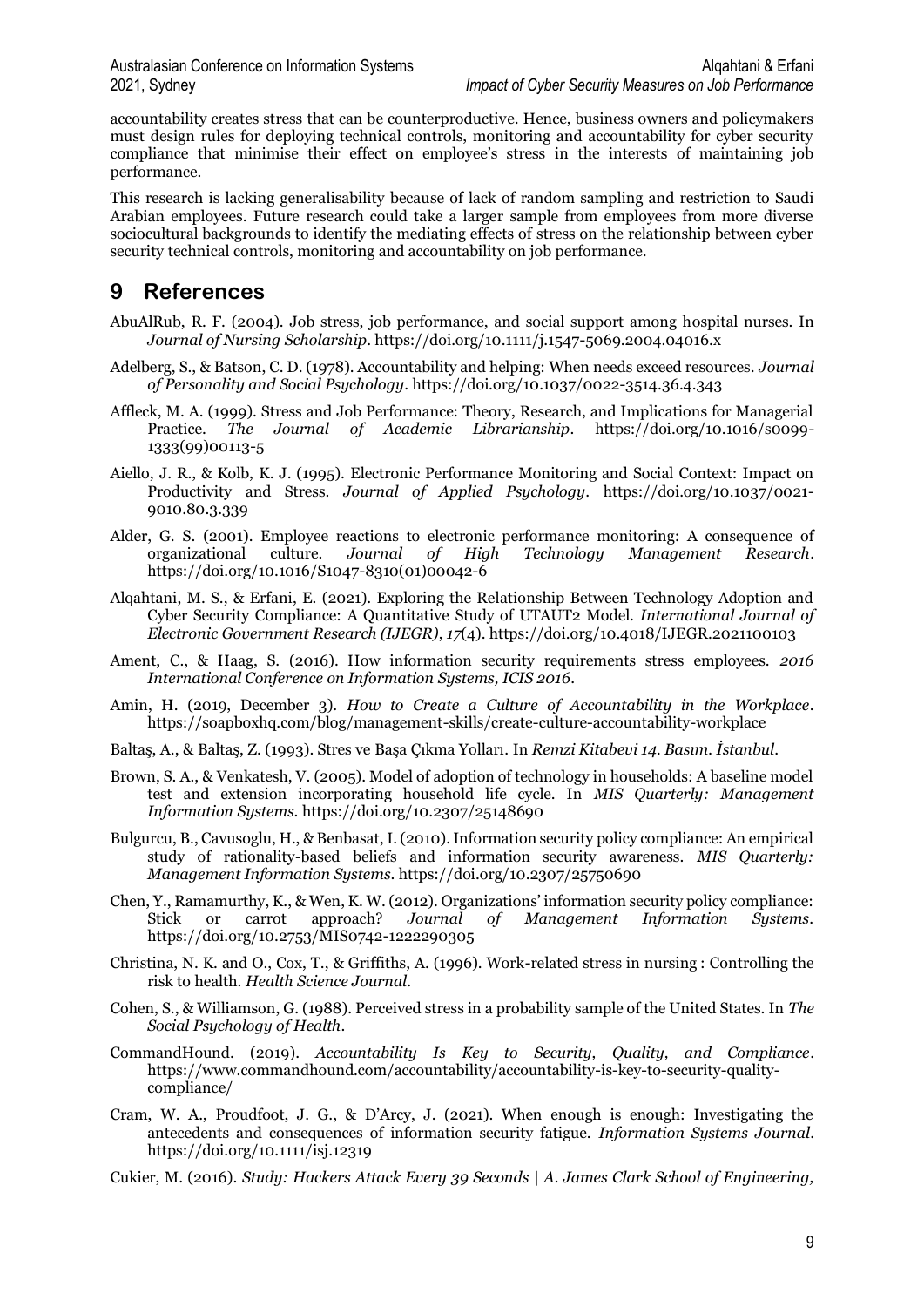*University of Maryland*. https://eng.umd.edu/news/story/study-hackers-attack-every-39 seconds

- D'Arcy, J., & Greene, G. (2014). Security culture and the employment relationship as drivers of employees' security compliance. *Information Management and Computer Security*. https://doi.org/10.1108/IMCS-08-2013-0057
- D'Arcy, J., Herath, T., & Shoss, M. K. (2014). Understanding Employee Responses to Stressful Information Security Requirements: A Coping Perspective. *Journal of Management Information Systems*. https://doi.org/10.2753/MIS0742-1222310210
- D'urso, S. C. (2006). Who's watching us at work? Toward a structural-perceptual model of electronic monitoring and surveillance in organizations. *Communication Theory*. https://doi.org/10.1111/j.1468-2885.2006.00271.x
- Dempsey, K. L., Chawla, N. S., Johnson, L. A., Johnston, R., Jones, A. C., Orebaugh, A. D., Scholl, M. A., & Stine, K. M. (2011). Information Security Continuous Monitoring (ISCM) for federal information systems and organizations. In *NIST Special Publication - 800 series*.
- Donalds, C., & Osei-Bryson, K. M. (2020). Cybersecurity compliance behavior: Exploring the influences of individual decision style and other antecedents. *International Journal of Information Management*. https://doi.org/10.1016/j.ijinfomgt.2019.102056
- Feigenbaum, J., Hendler, J. A., Jaggard, A. D., Weitzner, D. J., & Wright, R. N. (2011). Accountability and deterrence in online life (extended abstract). *Proceedings of the 3rd International Web Science Conference, WebSci 2011*. https://doi.org/10.1145/2527031.2527043
- French, J. R. P., Rodgers, W., & Cobb, S. (1974). Adjustment as person-environment fit. In *Coping and adaptation*.
- Furnell, S., & Thomson, K. L. (2009). Recognising and addressing "security fatigue." *Computer Fraud and Security*. https://doi.org/10.1016/S1361-3723(09)70139-3
- Gordon, R. A., Rozelle, R. M., & Baxter, J. C. (1989). The effect of applicant age, job level, and accountability on perceptions of female job applicants. *Journal of Psychology: Interdisciplinary and Applied*. https://doi.org/10.1080/00223980.1989.10542962
- Harris, M. A., & Martin, R. (2019). *Promoting Cybersecurity Compliance* (pp. 54–71). https://doi.org/10.4018/978-1-5225-7847-5.ch004
- Hayes, A. F. (2018). Introduction to Mediation, Moderation, and Conditional Process Analysis, Second Edition: A Regression-Based Approach. In *the Guilford Press*.
- Jamal, M. (1984). Job stress and job performance controversy: An empirical assessment. *Organizational Behavior and Human Performance*. https://doi.org/10.1016/0030- 5073(84)90009-6
- Jamal, M. (2007). Job stress and job performance controversy revisited: An empirical examination in two countries. *International Journal of Stress Management*. https://doi.org/10.1037/1072- 5245.14.2.175
- Kiziloglu, M. (2018). A RESEARCH ON THE RELATIONSHIP BETWEEN WORKPLACE MONITORING AND JOB STRESS. *JOURNAL OF ORGANIZATIONAL BEHAVIOR RESEARCH*.
- Koopmans, L., Bernaards, C., Hildebrandt, V., Van Buuren, S., Van Der Beek, A. J., & de Vet, H. C. w. (2012). Development of an individual work performance questionnaire. *International Journal of Productivity and Performance Management*. https://doi.org/10.1108/17410401311285273
- Lambert, W. W., & Lazarus, R. S. (1970). Psychological Stress and the Coping Process. *The American Journal of Psychology*. https://doi.org/10.2307/1420698
- Langford, D., Fellows, R. F., Hancock, M. R., & Gale, A. W. (2020). Organizational behaviour. In *Human Resources Management in Construction*. https://doi.org/10.4324/9781315844695-9
- Lee, C., Lee, C. C., & Kim, S. (2016). Understanding information security stress: Focusing on the type of information security compliance activity. *Computers and Security*. https://doi.org/10.1016/j.cose.2016.02.004
- Lerner, J. S., & Tetlock, P. E. (1999). Accounting for the effects of accountability. In *Psychological Bulletin*. https://doi.org/10.1037/0033-2909.125.2.255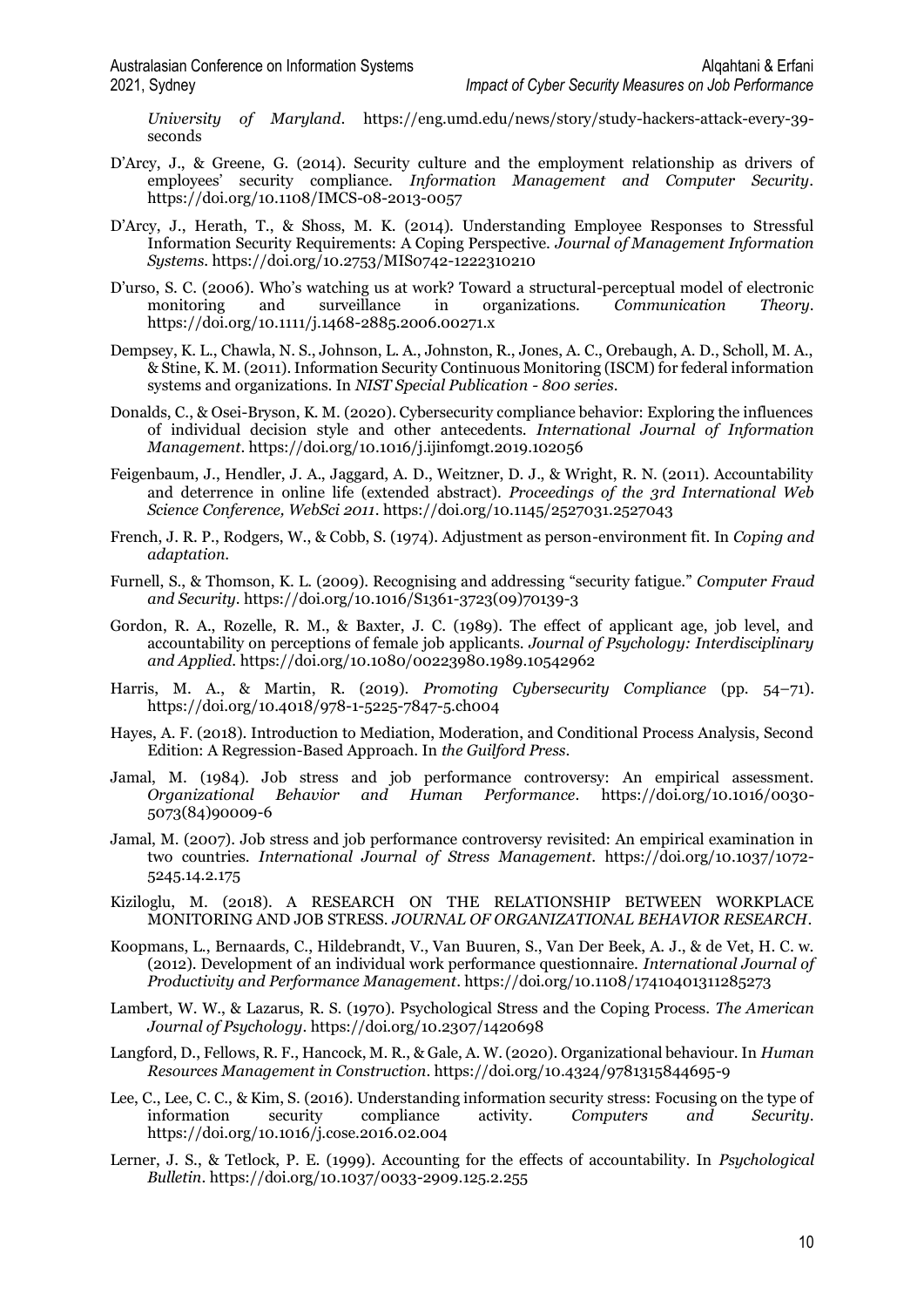- Liu, C., Liang, H., Wang, N., & Xue, Y. (2021). Ensuring employees' information security policy compliance by carrot and stick: the moderating roles of organizational commitment and gender. *Information Technology and People*. https://doi.org/10.1108/ITP-09-2019-0452
- MacKinnon, D. P., Fairchild, A. J., & Fritz, M. S. (2007). Mediation analysis. *Annual Review of Psychology*. https://doi.org/10.1146/annurev.psych.58.110405.085542
- Majumdar, P. (2020). *How Employee Monitoring can Enhance your Data Security Plan?* https://www.nucleustechnologies.com/blog/how-employee-monitoring-can-enhance-your-datasecurity-plan/
- Park, H. J., & Cho, J. S. (2016). The influence of information security technostress on the job satisfaction of employees. *Journal of Business and Retail Management Research*.
- Polat, N. (Başkent U. I. of S. S. (2008). *Stress and Job Satisfaction Due to Work in Nurses: Field Study in A Training Hospital*.
- Ponemon, L. (2019, July 23). *What's New in the 2019 Cost of a Data Breach Report*. https://securityintelligence.com/posts/whats-new-in-the-2019-cost-of-a-data-breach-report/
- Ragu-Nathan, T. S., Tarafdar, M., & Tu, Q. (2008). *The Consequences of Technostress for End Users in Organizations: Conceptual Development and Empirical Validation*. https://doi.org/10.1287/isre.1070.0165
- Risk Based Security. (2019). *2019 on track to being the "worst year on record" for breach activity.* https://pages.riskbasedsecurity.com/2019-midyear-data-breach-quickview-report
- Roberts, B. W. (2003). Organizational Behavior Management and Personality Psychology. *Journal of Organizational Behavior Management*. https://doi.org/10.1300/j075v22n02\_06
- Rodell, J. B., & Judge, T. A. (2009). Can "Good" Stressors Spark "Bad" Behaviors? The Mediating Role of Emotions in Links of Challenge and Hindrance Stressors With Citizenship and Counterproductive Behaviors. *Journal of Applied Psychology*. https://doi.org/10.1037/a0016752
- Roshidi Hassan. (2014). Factors Influencing Turnover Intention Among Technical Employees in Information Technology Organization : a Case of Xyz ( M ) Sdn . Bhd. *International Journal of Arts and Commerce*.
- S. Raschid Muller, & Mary L. Lind. (2020). Factors in Information Assurance Professionals' Intentions to Adhere to Information Security Policies. *International Journal of Systems and Software Security and Protection (IJSSSP)*, *11*(1). https://doi.org/10.4018/IJSSSP.2020010102
- Siegel-Jacobs, K., & Yates, J. F. (1996). Effects of procedural and outcome accountability on judgment quality. *Organizational Behavior and Human Decision Processes*. https://doi.org/10.1006/obhd.1996.0001
- Thoms, P., Dose, J. J., & Scott, K. S. (2002). Relationships between accountability, job satisfaction, and trust. *Human Resource Development Quarterly*. https://doi.org/10.1002/hrdq.1033
- Toth, P., Klein, P., Toth, P., & Klein, P. (2014). A Role-Based Model for Federal Information Technology / Cybersecurity Training NIST Special Publication 800-16 A Role-Based Model for Federal Information Technology / Cybersecurity Training. *Nist Sp 800-16*.
- Van Der Doef, M., & Maes, S. (1999). The Job Demand-Control(-Support) model and psychological wellbeing: A review of 20 years of empirical research. *Work and Stress*. https://doi.org/10.1080/026783799296084
- Van Praag, H. M. (2004). Can stress cause depression? In *Progress in Neuro-Psychopharmacology and Biological Psychiatry*. https://doi.org/10.1016/j.pnpbp.2004.05.031
- Vance, A., Lowry, P. B., & Eggett, D. (2013). Using accountability to reduce access policy violations in information systems. *Journal of Management Information Systems*. https://doi.org/10.2753/MIS0742-1222290410
- Vance, A., Siponen, M., & Pahnila, S. (2012). Motivating IS security compliance: Insights from Habit and Protection Motivation Theory. *Information and Management*. https://doi.org/10.1016/j.im.2012.04.002
- Viner, R. (1999). Putting stress in life: Hans selye and the making of stress theory. *Social Studies of Science*. https://doi.org/10.1177/030631299029003003